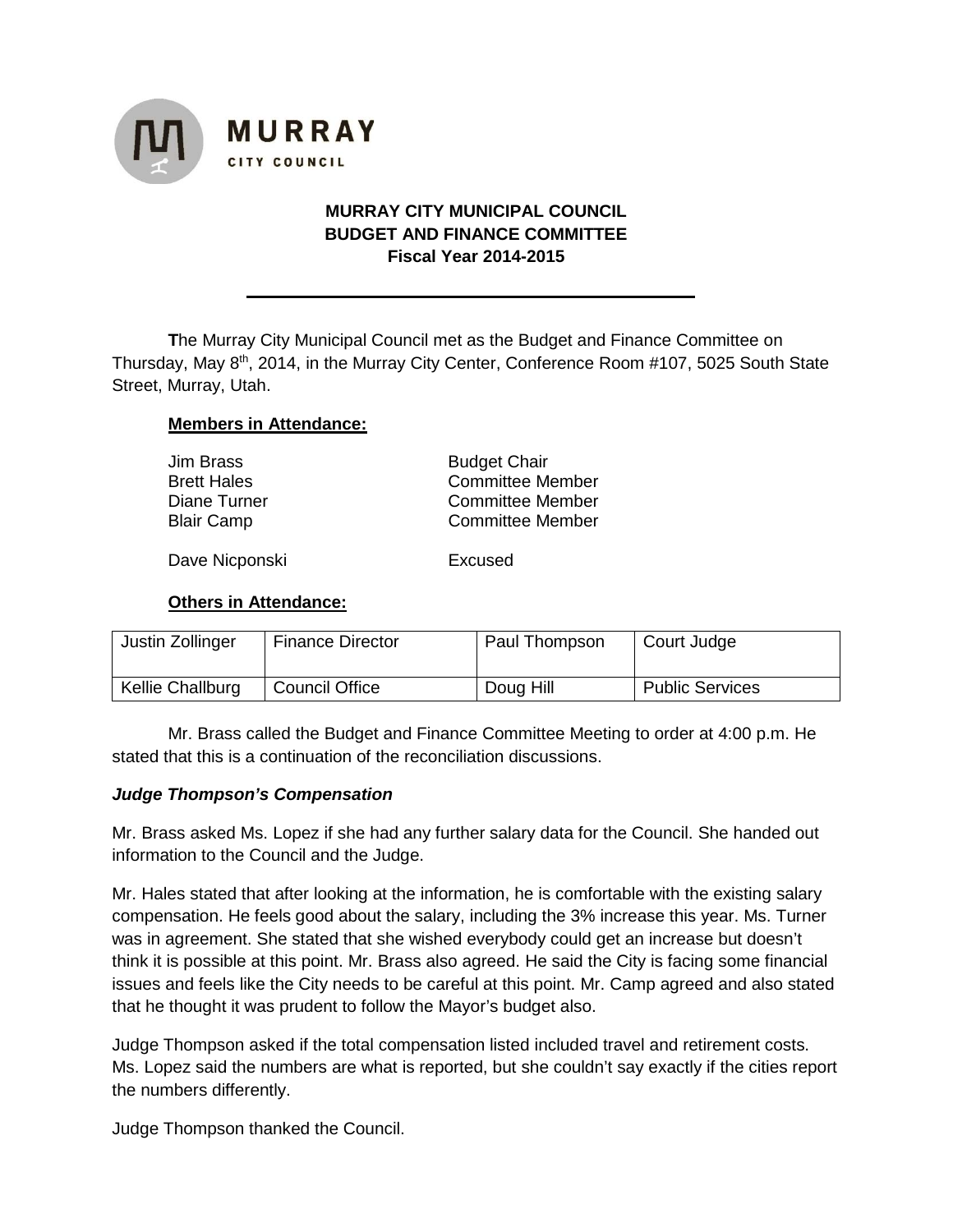# *Taylorsville Bridge*

Mr. Hill said he had sent out an estimate for costs on the bridge. It would require buying right of way property from the hotel and worst case scenarios would be purchasing it at commercial prices. The cost of the sidewalk was also included from the bridge out to 4500 South, and connecting to the existing sidewalk. There is a possibility of receiving grant money through UDOT for the Safer Sidewalk Program. He mentioned that applications are due in the spring so it would have to be done next year. He said it is likely that the City could receive funds but would require a 50% match. The largest cost of the project is purchasing the right of way.

Mr. Hill said he met with the hotel staff and asked if they liked the idea of the bridge or not. Their response was that the bridge was too far inland on the property and would like it moved out to 4500 South. He said that hotel management was going to let Mr. Hill know later in the month if they would be interested in selling or donating the land. Mr. Hill clarified that this was the Hampton Inn. Mr. Brass asked what the concern was with the bridge location. Mr. Hill said they currently have some vagrancy along the river and didn't want to create an easy access to the hotel. Mr. Hill commented that it could have the opposite effect also, and the vagrants may be scared away by the increase of people. Mr. Brass said that was a good question as to the effect of the bridge on the vagrant community.

Mr. Hill said that for budgeting purposes, he believes the amount should be about \$150,000. Taylorsville has asked for \$40,000 to match the bridge and close to \$110,000 in improvements. He noted that it could come in less than that, but no assumptions should be made. Mr. Hales said the amount needed has tripled since discussions began. Mr. Hill said it began with \$40,000 because that was the cost requested for the bridge only. Murray City would be forced to make improvements because the bridge would cross the river onto nothing, said Mr. Hill.

Mr. Camp said that after hearing the needs of the City Parks and Recreation, he feels like the money would be better spent on other areas in the City. Mr. Hales agreed and stated that he was considering the \$40,000 expense, but isn't comfortable with the estimate of \$140,000 to \$150,000. Ms. Turner was in agreement also. Mr. Brass said that the Hampton Inn isn't comfortable with the location of the bridge and the larger dollar estimate makes it a tough project to fund.

## *Roadways/Radar Speed Signs*

Mr. Brass stated that Mr. Camp wanted more discussion on road repairs, particularly 440 East. Mr. Camp stated that he heard from Mr. Hill that the road repairs on 440 East are probably about a year out, and Mr. Camp has some concerns. There is a real deep hole on 440 East and he is concerned about the safety of bicyclists and pedestrians, and believes that something needs to be done. He asked Mr. Hill if he was aware of the hole in discussion. Mr. Hill said he was not. Mr. Camp said there is a sinkhole on 440 East and approximately 6200 South. Mr. Hill said he would have staff look at it and try and repair it. Mr. Hill noted that 440 East, Wilford, and 525 East were all on the list, as well as 6220 South and Fashion Boulevard. He added that it is important to recognize that the City didn't make it all the way through the repair list from last year. Mr. Brass noted that the dollar amount to repair failing roads in Murray is close to \$30 million. Mr. Hill said it sounds like the road in question could be patched for an immediate repair.